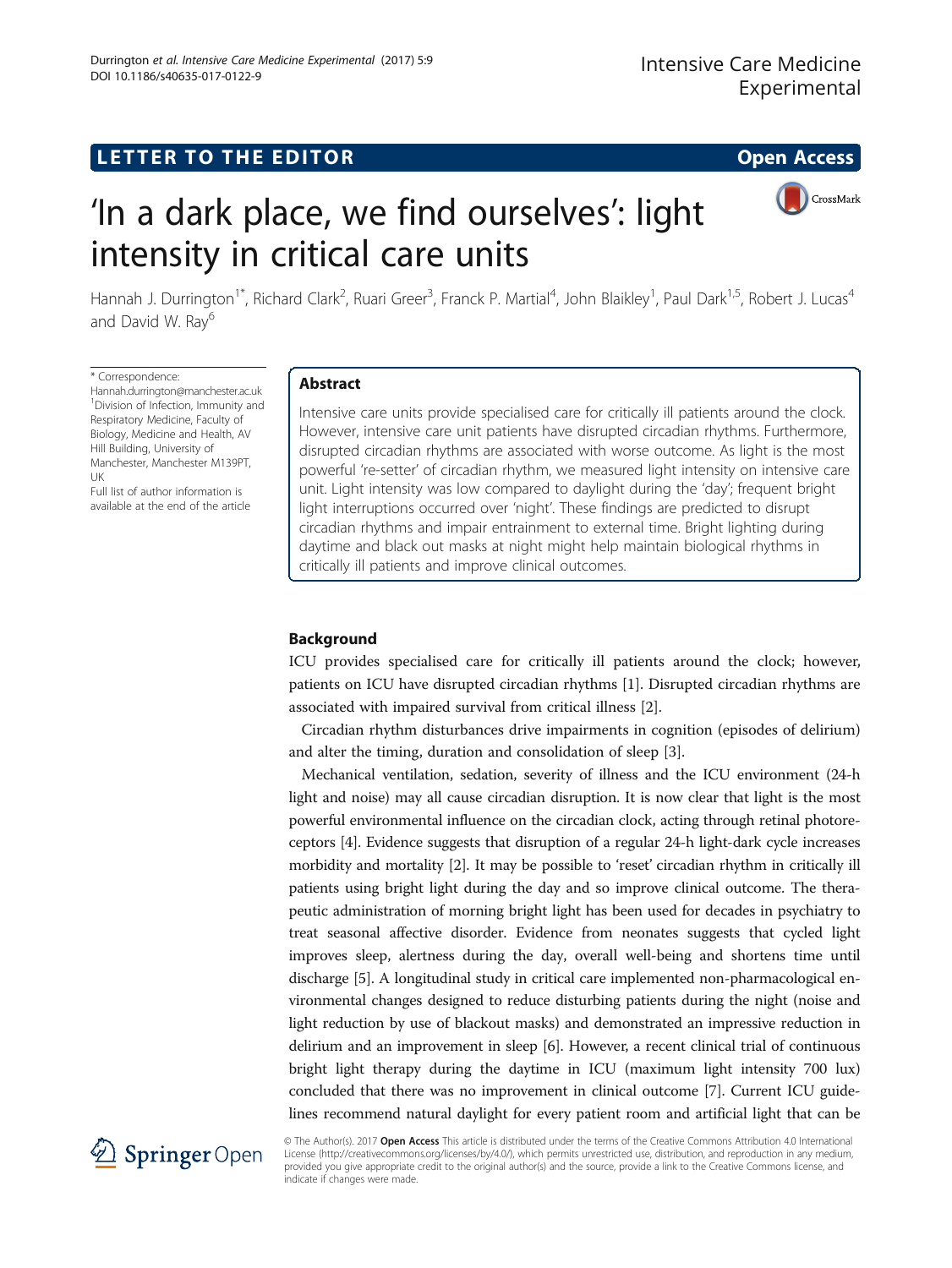<span id="page-1-0"></span>dialled up and down; currently, there is no indication as to what daytime light intensity should be achieved. The ICU at Central Manchester Foundation Trust opened in 2013 and employs windows and artificial, dial up and down, lighting systems. We measured light intensity in three different bed locations (a typical bay bed space, a side room with a window and a side room without a window Fig. 1a) within this newly built ICU, both during the day and night.

### Methods

Light intensity was measured in three different bed locations on ICU (a typical bay bed space, in a side room with a window and in a side room without a window Fig. 1a) over 24–48-h periods from August to October 2015. A small battery-operated light meter (made in house) was positioned at the patient's eye level as close to the patient as possible and within 1 m. The light meter recorded ambient light intensity every 15 s. The light sensor of the light



at every bedside (a). A typical bed space in an open bay (bed absent). Note the window (i). A typical side-room with window (blind is down) (ii). A typical side-room without a window. Note the wall-mounted light box in place of a window (iii). Mean (±SEM) light intensity across ICU by day and night (b). Mean (±SEM) light intensity measured in different locations on ICU during the day and night (c). Fluctuating levels of light intensity are seen in an open bay bed space, which then gradually reduce over the day (d). Typical pattern of artificial lighting in a windowless side-room; a constant day-time light intensity of 180 lux, which abruptly reduces at night-time (e). A side-room with a window demonstrates a combination of natural and artificial lighting during the day (f). A low-intensity night-light has been left on for intervals overnight in (e) and (f). Overnight, there are several bright 'pulses' of light, indicating lights being switched on and off (d), (e) and (f)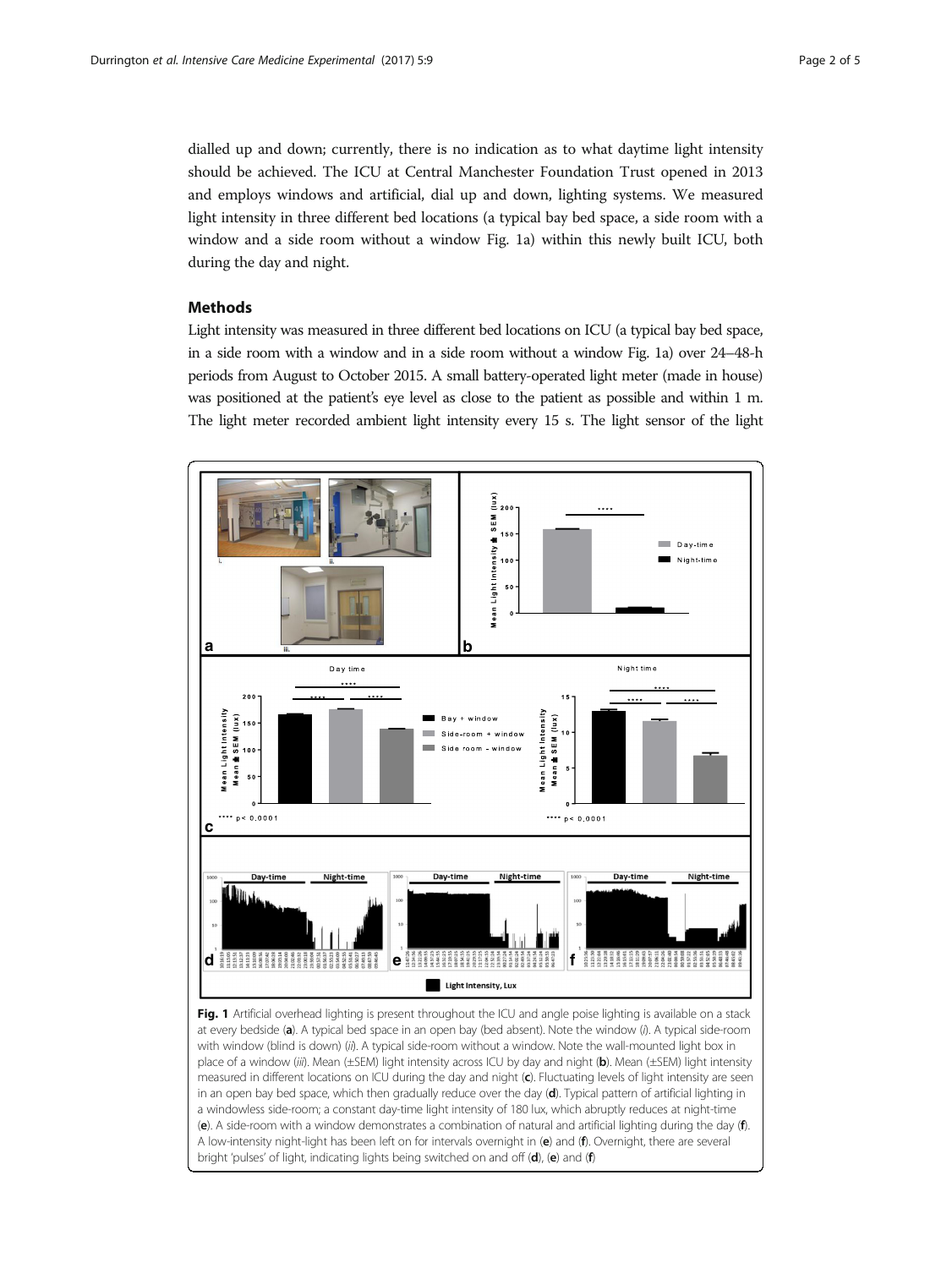recorder was optimised for human vision (infrared filtered and peak sensitivity in the green part of the spectrum). No change in clinical practice was implemented.

Lighting on the ICU is provided by overhead ceiling lights for each bed space (Apollo Multicare, light intensity can be varied 150–500 lux). Overhead lights are switched on at 08:00 h and switched off at 23:00 h. Pendant operating lights are used for interventional procedures (Trumpf, light intensity up to 160,000 lux). Low-level lighting overnight is provided by Apollo Lunar.

## **Statistics**

Light intensity measurements were analysed as mean ± SEM across time and then by location of the light probe. An unpaired  $t$  test was used to compare the difference in means with significance  $p < 0.05$ .

### Results

Overall, the mean illuminance across all locations on ICU during the daytime was  $158.9 \pm 0.468$  lux (mean  $\pm$  SEM) and during the night-time was  $10.44 \pm 0.153$  lux (mean ± SEM) Fig. [1b](#page-1-0). Light intensity was then analysed by location of the probe on ICU. There was significantly increased light intensity during the daytime in the side-room with a window  $(175 \pm 0.7614)$  compared to the open bay bed  $(166 \pm 0.9106)$  and the side room without a window  $(138.8 \pm 0.5933)$  Fig. [1](#page-1-0)c. Over night-time there was significantly lower light intensity in the side-room without a window  $(6.768 \pm 0.3589)$ compared to the open bay bed  $(12.95 \pm 0.2455)$  and the side-room with a window  $(11.6$  $\pm$  0.2278) Fig. [1](#page-1-0)c.

Distinct patterns of lighting in different locations on ICU can be recognised. Light recordings made in the open bay with window demonstrate gradual increases and decreases in light intensity at dawn and at dusk Fig. [1](#page-1-0)d. Light intensity within the windowless side-room reflects a typical pattern of artificial lighting: a constant 'block' of daytime light intensity at 180 lux, which abruptly reduces at 'lights-off', around 23:00 h Fig. [1e](#page-1-0). Overnight, there are several bright 'pulses' of light (up to 300 lux), indicating lights being switched on and off as a procedure or check is being carried out Fig. [1](#page-1-0)e and f.

#### **Discussion**

We present a description of 24-h profiles of light intensity to which patients in a typical ICU are exposed. Two important features of the ICU environment are apparent in our data: significantly low light intensities during the day and frequent overnight light interruptions.

Starlight on a clear night has an illuminance of  $\sim 0.001$  lux and moonlight  $\sim 0.2$  lux. In comparison, sunlight may be as intense as 100,000 lux, and on a heavily overcast, day will still be ∼ 1000 lux. A light intensity of 1000 lux is enough to entrain circadian rhythm [[8\]](#page-4-0). The mean daytime light intensity measured across ICU in this study was low in comparison to natural daylight at  $158.9 \pm 0.468$  lux (mean  $\pm$  SEM). This is between 10 and 1000 dimmer than daylight. The consequence for circadian rhythms is hard to predict, but in the absence of scheduled sleep/darkness/activities (as occurs in ICU), an imposed 12-h light 12-h dark (dim light) cycle with domestic light at a similar intensity (200 lux) has been reported to be insufficient to maintain circadian phase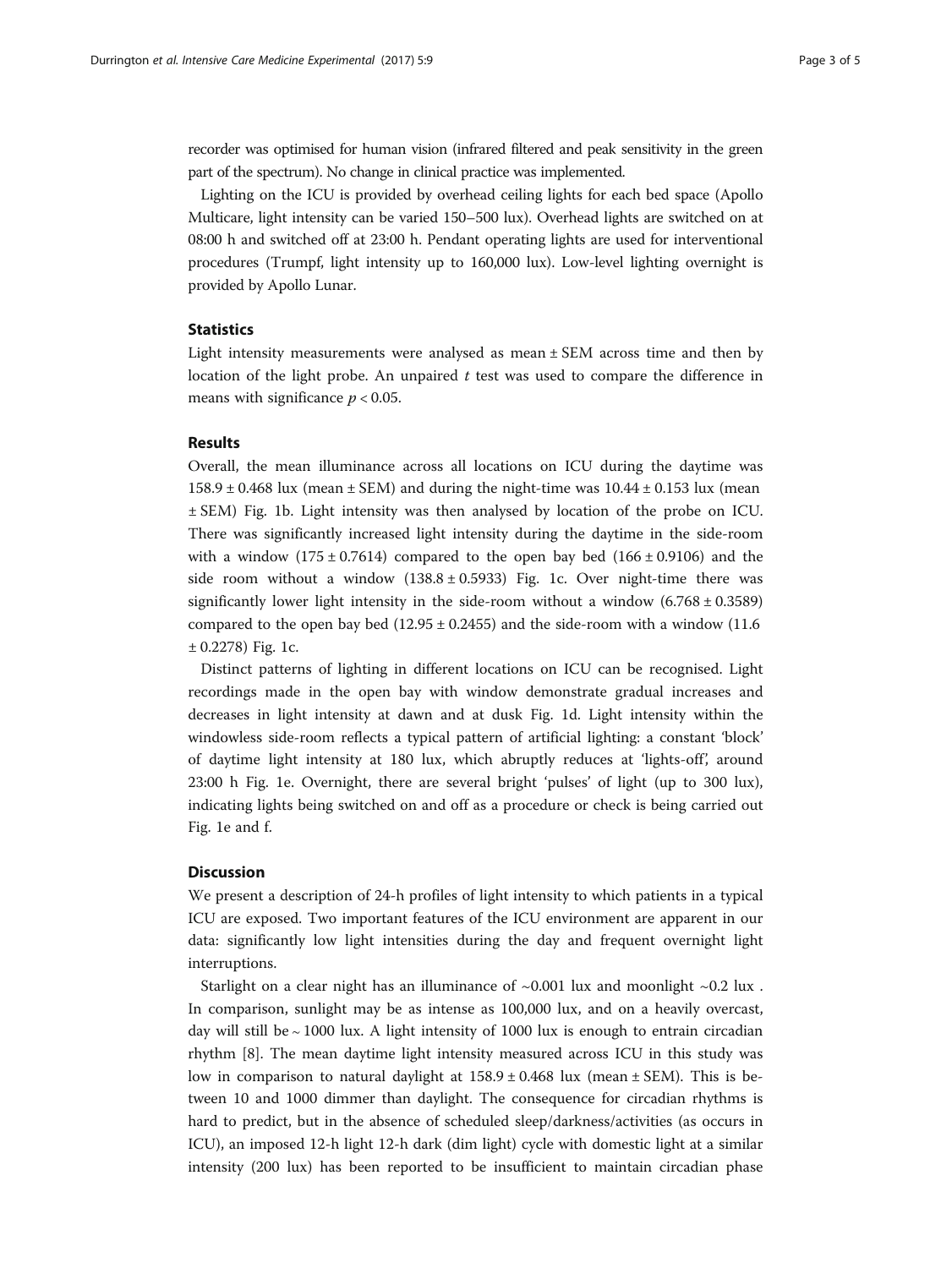position with some individuals drifting to later or earlier times relative to clock time [[9\]](#page-4-0). A recent randomised controlled trial of continuous bright light therapy in ICU [[7](#page-4-0)] failed to find an effect on the incidence of delirium. However, the maximal light intensity they achieved for the intervention was 700 lux (substantially below daylight levels) which may not have been a sufficiently large increase to observe an effect.

For bright light therapy to be effective in entraining circadian rhythm, it does not need to be continuous; in fact, exposure to three consecutive bright light 'pulses' for just 15 min can be more effective than continuous bright light [\[10](#page-4-0)]. This may also be more practical for use on ICU. Interestingly, despite the fact that many patients on ICU have their eyes closed, it is well recognised that bright light can entrain circadian rhythm through non-visual pathways via the retina [\[4](#page-4-0)].

Bright light at night can shift the phase of circadian rhythms and reduce their amplitude [\[11](#page-4-0)]. Such high-intensity light interruptions are necessary for the 24-h care given to critically ill patients; however, wearing a black out mask overnight might minimise this potential disruption to circadian rhythm.

In conclusion, this study has demonstrated significantly low light intensities during the day on a modern ICU, with frequent overnight light interruptions. With no clear guidelines as to what daytime light levels should be on ICU, a definitive clinical trial of bright light therapy (>1000 lux) during the day and black out masks at night is required to determine if there is a positive clinical outcome and also if circadian rhythms are re-established.

#### Abbreviations

GAfREC: Governance Arrangements for Research Ethics Committees; ICU: Intensive care unit

#### Funding

HD holds an Asthma UK Senior Clinical Academic Development Award. Ref: AUK-SCAD-2013-229.

#### Availability of data and materials

The datasets generated during the current study are not publicly available but are available from the corresponding author on reasonable request.

#### Authors' contributions

HD conceived the idea for the study, implemented the study design, collected the data, analysed and interpreted the data and wrote the manuscript. RC and RG collected the data. FM made the light intensity sensor and helped interpret the data. RL and DR analysed the data and helped to write the manuscript. PD and JB helped to write the manuscript. All authors read and approved the final manuscript.

#### Competing interests

The authors declare that they have no competing interests.

#### Consent for publication

Not applicable.

#### Ethics approval and consent to participate

Consent—where possible, the purpose of the light recording was explained to patients and relatives. This study involved the use of NHS premises only; therefore, under the Governance Arrangements for Research Ethics Committees, a REC review was not required. This study received R&D approval from Central Manchester University Hospitals NHS Foundation Trust (R03718). The University of Manchester acted as the Research Governance Sponsor.

#### Author details

<sup>1</sup>Division of Infection, Immunity and Respiratory Medicine, Faculty of Biology, Medicine and Health, AV Hill Building, University of Manchester, Manchester M139PT, UK. <sup>2</sup>Manchester Emergency and Intensive Care Research Group, Central Manchester Foundation Trust, Oxford Road, Manchester M139WL, UK. <sup>3</sup>Intensive Care Unit, Central Manchester Foundation Trust, Oxford Road, Manchester M139WL, UK. <sup>4</sup>Neuroscience and Experimental Psychology, Faculty of Biology, Medicine and Health, AV Hill Building, University of Manchester, Manchester M139PT, UK. <sup>5</sup>Greater Manchester Centre for Acute Tissue Injury and Trauma, Manchester Academic Health Science Centre, Division of Critical Care, Salford Royal NHS Foundation Trust, Greater Manchester, UK. <sup>6</sup>Division of Metabolism and Endocrinology, Faculty of Biology, Medicine and Health, AV Hill Building, University of Manchester, Manchester M139PT, UK.